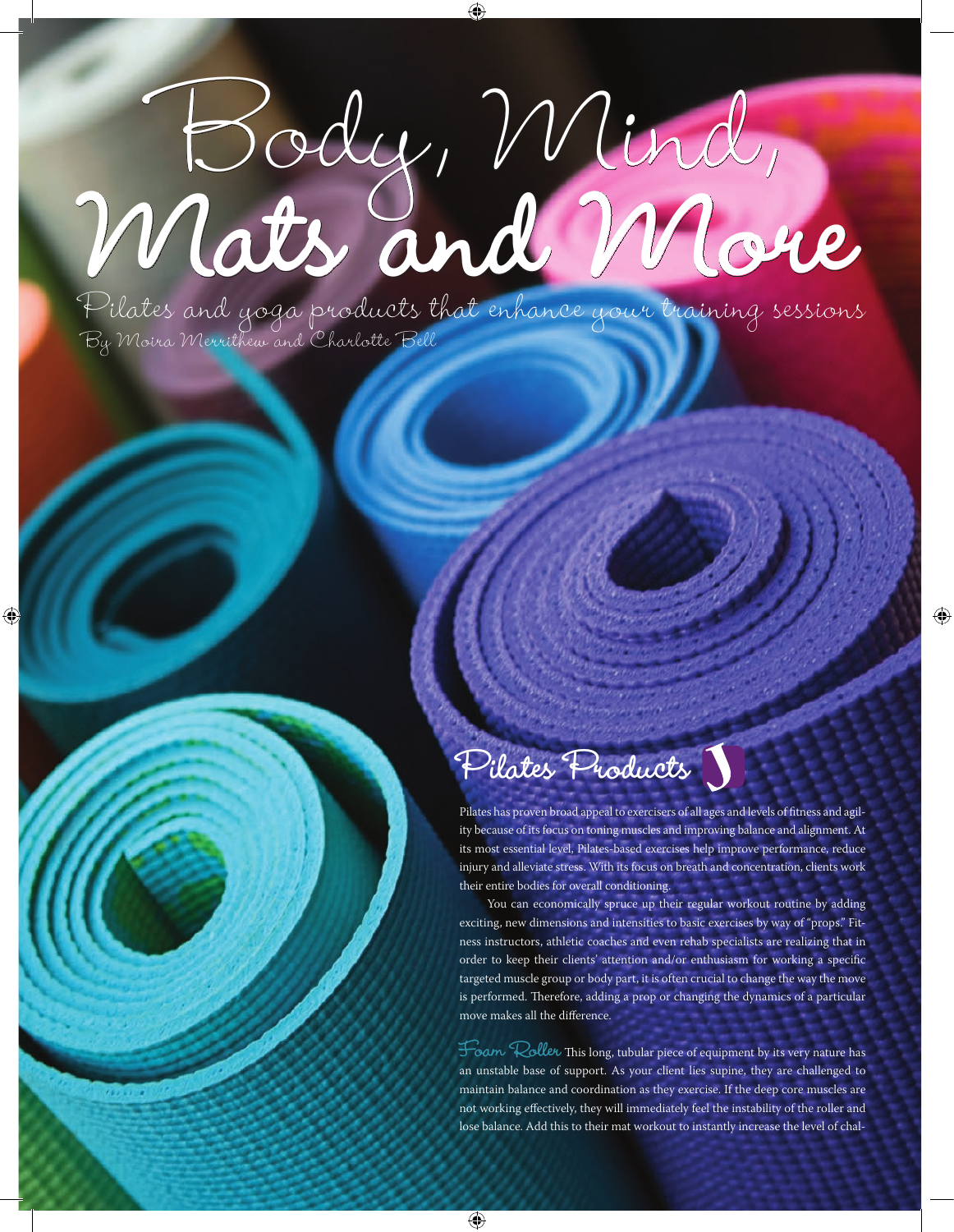Small Ball About the size of a volleyball, the miniature stability ball is an effective, inexpensive prop that adds lots of fun to the workout. By placing the ball between the arms or legs, attention is brought to the various muscle groups being worked on, which increases awareness, strength and stability. To increase abdominal strength, place the ball behind the mid-back while supine to increase the range of motion of the spine. By causing the torso to begin in an extended position, the abdominal muscles have to work through a greater range, both concentrically and eccentrically.

**Weighted Balls** For those clients who want to tone without adding bulk to their frame, toning balls are a terrific addition to any program. About the size of a baseball, a toning ball adds weighted conditioning to strengthen the muscles of the periphery. The added weight also encourages the core muscles to work more effectively, especially when moving the spine through various ranges of movements in supine, side-lying and standing positions. Toning balls come in different weights, including one, two and three pounds.

**Resistance Bands** This elastic-type band is a great prop for the avid athlete to post-rehab

⊕

clients. The resistance provided can be used to activate the deep stabilizing muscles of the body while also strengthening the outer global mobilizers. Lying on the band lengthwise and performing an ab prep while holding the top end is a great way to alleviate neck tension. With it around the feet and holding each end, the arms add some assistance in flexing the spine.

Pilates enthusiasts can use matwork and/or equipment-based Pilates programming to fulfill their health and fitness goals. But for those who may not be as familiar with this method of exercise yet still feel the need for a change, it's important to know that even a most basic move can be intensified by adding props. So if your clients are getting bored of their regular workout and want more variety, simply add a little something to their basic exercises, and they will feel the burn once again!

*Moira Merrithew, together with President and CEO of STOTT PILATES Lindsay Merrithew and a team of physical therapists, sports medicine and fitness professionals, has spent over two decades refining the STOTT PILATES method of exercise and equipment (www.stottpilates.com). This detailed approach forms the basis for their training and certification programs.*

## **Yoga Products**

The original personal trainers may have been yogis. From its beginnings 5,000 years ago until the twentieth century, yoga, with all its physical, meditative and daily life practices, was handed down from teacher to student, not in classes, but one-to-one. The infinite, ever-changing physical, mental and emotional variations among human beings necessitated that ancient yogis give unique and personal teachings in the same way personal trainers address the individual physical issues and needs of their clients.

Respect for the uniqueness of each yoga student inspired internationally renowned yoga teacher BKS Iyengar to explore how he might teach groups of students of varying body types to experience ease in their practice, no matter how strong or flexible they might be. In the early twentieth century, Iyengar began experimenting with using props to help people of all body types practice their poses with optimum alignment and ease. ➤



Visit us on the web today at www.TTBootcamps.com

⊕

august2009 · www.fit-pro.com 15

♠